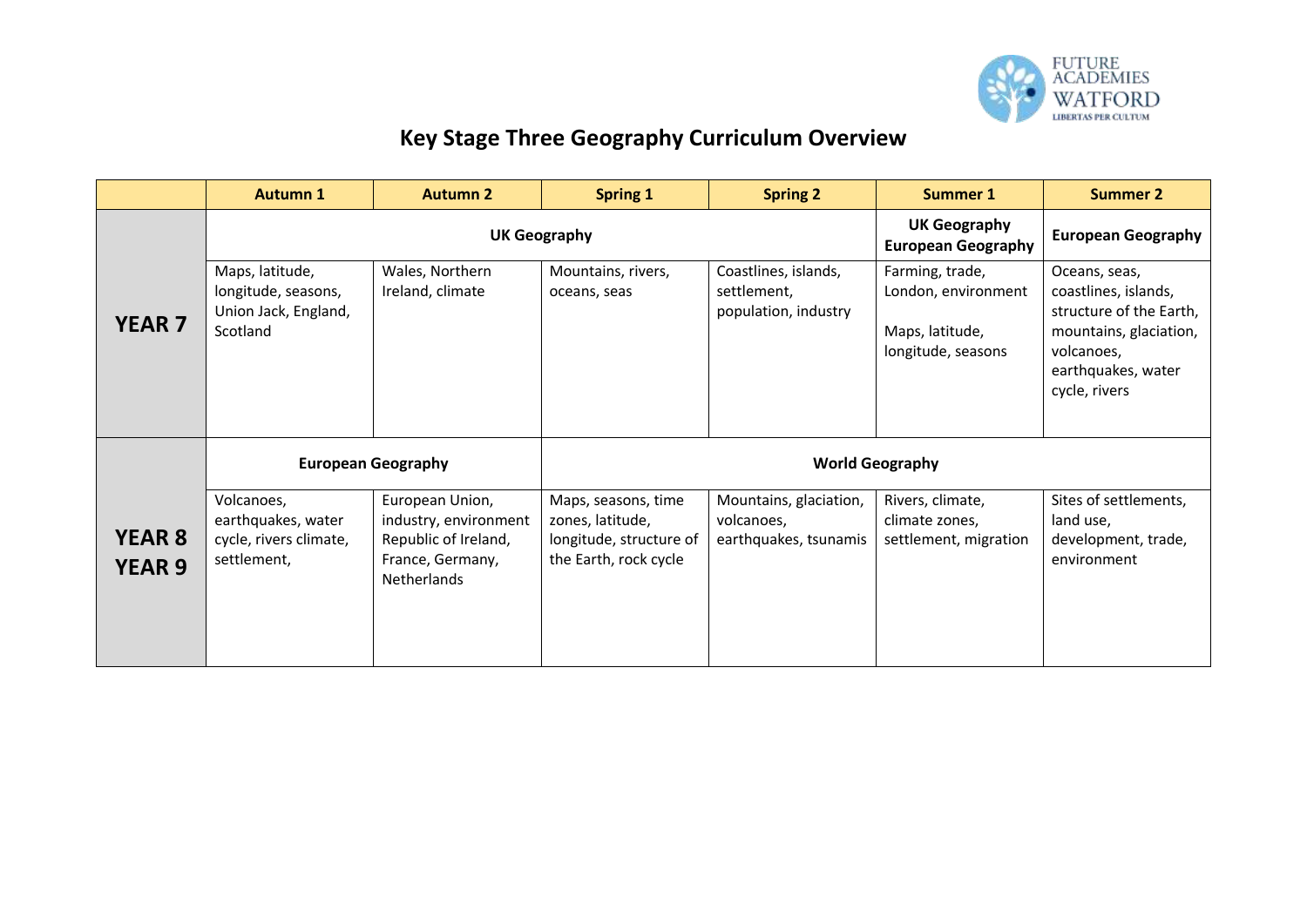

## **Key Stage Four Geography Curriculum Overview**

|                              | <b>Autumn 1</b>                                                                | <b>Autumn 2</b>                                                 | <b>Spring 1</b>                 | <b>Spring 2</b>                                                 | <b>Summer 1</b>                       | <b>Summer 2</b>                |
|------------------------------|--------------------------------------------------------------------------------|-----------------------------------------------------------------|---------------------------------|-----------------------------------------------------------------|---------------------------------------|--------------------------------|
| <b>YEAR 10</b><br><b>AQA</b> | Natural hazards +<br><b>Tectonic hazards</b><br>Urban issues and<br>challenges | Urban issues and<br>challenges<br>River landscapes in<br>the UK | River landscapes in<br>the UK   | Resource<br>management<br>Weather hazards and<br>climate change | Weather hazards and<br>climate change | Cold environments<br>Fieldwork |
| <b>YEAR 11</b><br><b>AQA</b> | Weather hazards and<br>climate change<br>Changing economic<br>world            | Changing economic<br>world                                      | Coastal landscapes of<br>the UK | Cold environments<br>Issues evaluation                          | Targeted revision                     |                                |